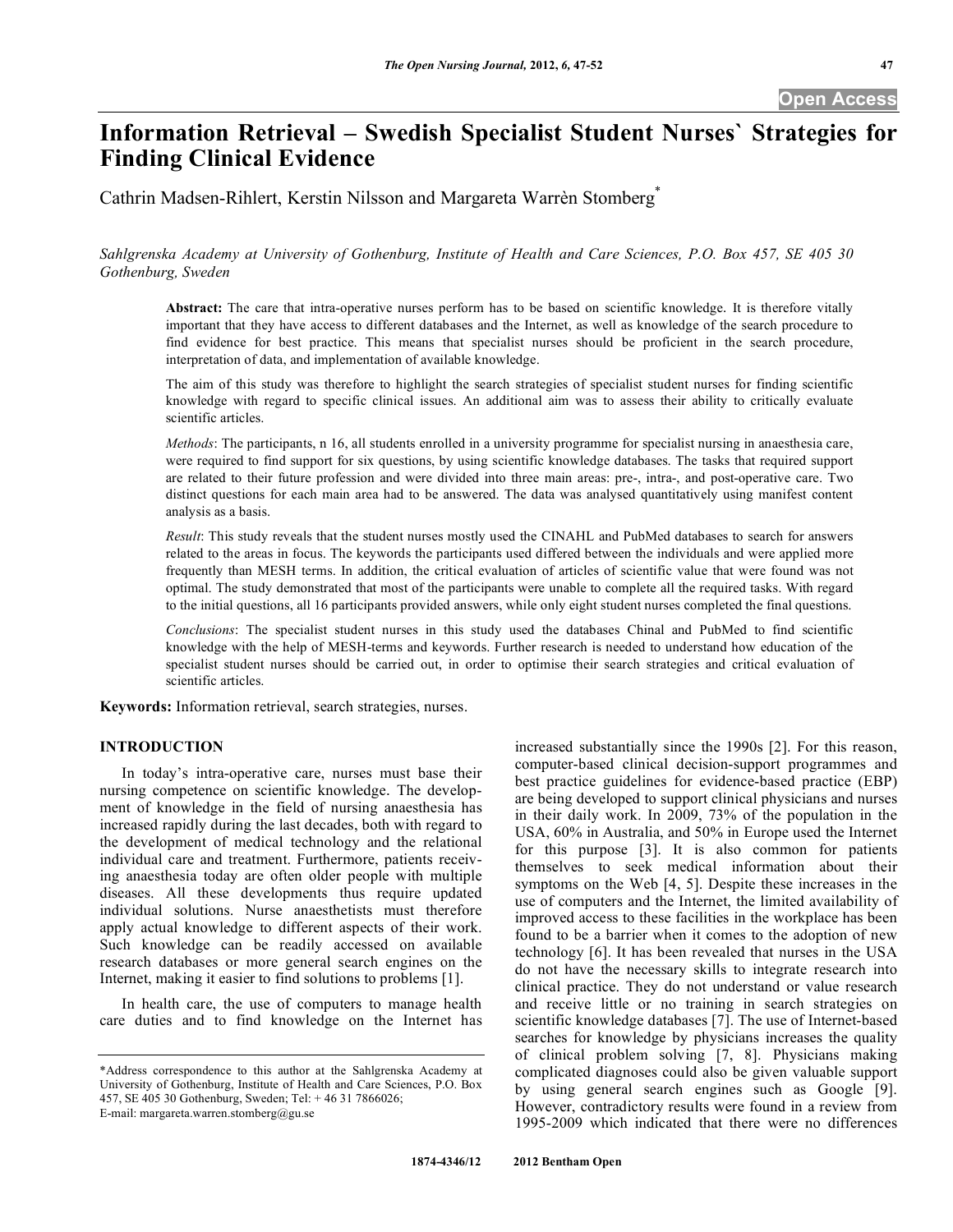between the doctors and nurses who used the Internet to search for knowledge and the participants who did not [3]. Nurses predominately rely on tacit knowledge, both when searching for evidence and when evaluating a treatment outcome [1]. In spite of the expressed positive attitudes of nurses regarding scientific nursing knowledge, the use of research results is impaired by different barriers among nurses, for example, insufficient power to change practice, difficulty understanding statistical analyses, and perceived isolation from knowledgeable colleagues with whom to discuss the findings [10]. Another barrier identified with regard to using databases on the Internet is limited experience in using the online library [3]. In Sweden, barriers to research utilisation in nursing have been investigated; they include the lack of clear, realistic goals for nursing work focused on evidence-based care [11], the research-related skills of nurses [12], and the fact that relevant literature has not been gathered in one place [13]. To cover the limited research utilisation in clinical practice, nursing educators improved their teaching with regard to generic skills, in accordance with the Higher Education Ordinance in Sweden [14]. One example is using problem-based learning to integrate theory and practice during clinical education [15].

 Extended efforts have been made to fill the gap between theory, research, and practice in Sweden, by developing guidelines for clinical education. In another Swedish study, it was illustrated that assisting student nurses in integrating the theory of nursing into practice was crucial [16]. To support research utilisation, an organisational learning culture which involves knowledge, skills, feelings, attitudes, and beliefs needs to be developed in the workplace [17]. There are advantages in developing a learning culture at work, an increase in the standard of care, improved patient treatment outcomes, as well as progress in the continuation of professional development [18]. The resources available on the Internet are a dynamic, wellestablished way of seeking information, but domain knowledge is a prerequisite for achieving good knowledge acquisition. A well-defined question has an impact on the ability to successfully find knowledge from the internet [19]. It has been found that student nurses are limited in their ability to find answers to their clinical nursing questions. However, whether the students lacked the skills to search the relevant databases and literature, or whether there really were no answers to the clinical questions, was not made apparent in the study [20].

 The quality of the information found via general search engines does not include any guarantees that reinforce claims relating to the above-mentioned knowledge and skills [6, 21, 22]. Furthermore, the quality of scientific nursing journals also varies [23], which means that nurses require a particular level of domain knowledge and knowledge of critical evaluation, in order to review articles related to nursing and medical databases on the Internet. They also need technical search skills, that is, how to apply the search process and knowledge of the appropriate databases [20].

 Very few articles have been found in the literature review that investigate the way nurses search for information and evidence relating to clinical practice, that is, whether a single search word is used or whether MESH terms (Medical

Subject Headings) are employed [3]. Similarly, the number of studies investigating the critical evaluation of retrieved articles is also small. Furthermore, the way students in specialist nursing programmes in Sweden use the available resources on the Internet to find relevant scientific knowledge has not been investigated.

 The aim of this study was therefore to highlight the search strategies that specialist student nurses use to find scientific knowledge about specific clinical issues. An additional aim was to assess their ability to critically evaluate scientific articles.

 The student nurses were required to answer the following research questions:

- To what degree are the participants successful in finding scientific knowledge for given clinical issues?
- To what extent do the participants evaluate?
	- the scientific merit of articles
	- the search strategies used?

# **MATERIALS AND METHODS**

 A descriptive, cross-sectional design was used for this study. In order to complete the research tasks, a questionnaire with six different questions was developed. The participants, students enrolled in the Specialist Nursing Programme, had to seek answers to these questions in scientific databases available on the Internet. The issues in focus are related to their future profession and were divided into three main areas: pre-, intra-, and post-operative care.

### **Data Collection**

 In this small-scale study, the issues relating to presurgical care were made clear to the participants and focused on six areas: 1) the nurse anaesthetist's professional role when giving the patients pre-surgical information before the day of surgery, 2) the nurse anaesthetist's field of responsibility when preparing the patient for anaesthesia. The intra-operative issues focused on 3) the kind of operations generally performed on the day of surgery and 4) the nurse anaesthetist's intra-operative responsibility. Issues related to post-operative care were 5) post-operative symptoms, especially pain, and 6) the nurse anaesthetist's post-operative responsibility to prevent and relieve pain. The participants were also asked to indicate the databases, keywords, and MESH terms used, the number of articles found, and to assess the scientific value of the articles. The questions were based on earlier research focusing on nurses' anaesthesia procedures in peri-operative nursing [24].

The participants were trained by the librarian  $(3 \times 45)$ minutes) in information retrieval a week before data was collected for the study. They also received instruction regarding the different search strategies that can be used to find knowledge in databases and general search engines on the Internet. MESH terms and key words were introduced. MESH terms comprise vocabulary developed by the U.S National Library of Medicine indexing articles for PubMed (http://www.ncbi.nlm.nih.gov/mesh), while keywords are commonly search words or phrases that describe content in an article and are used as search terms in both databases and other search engines. Evidence-based care was also a subject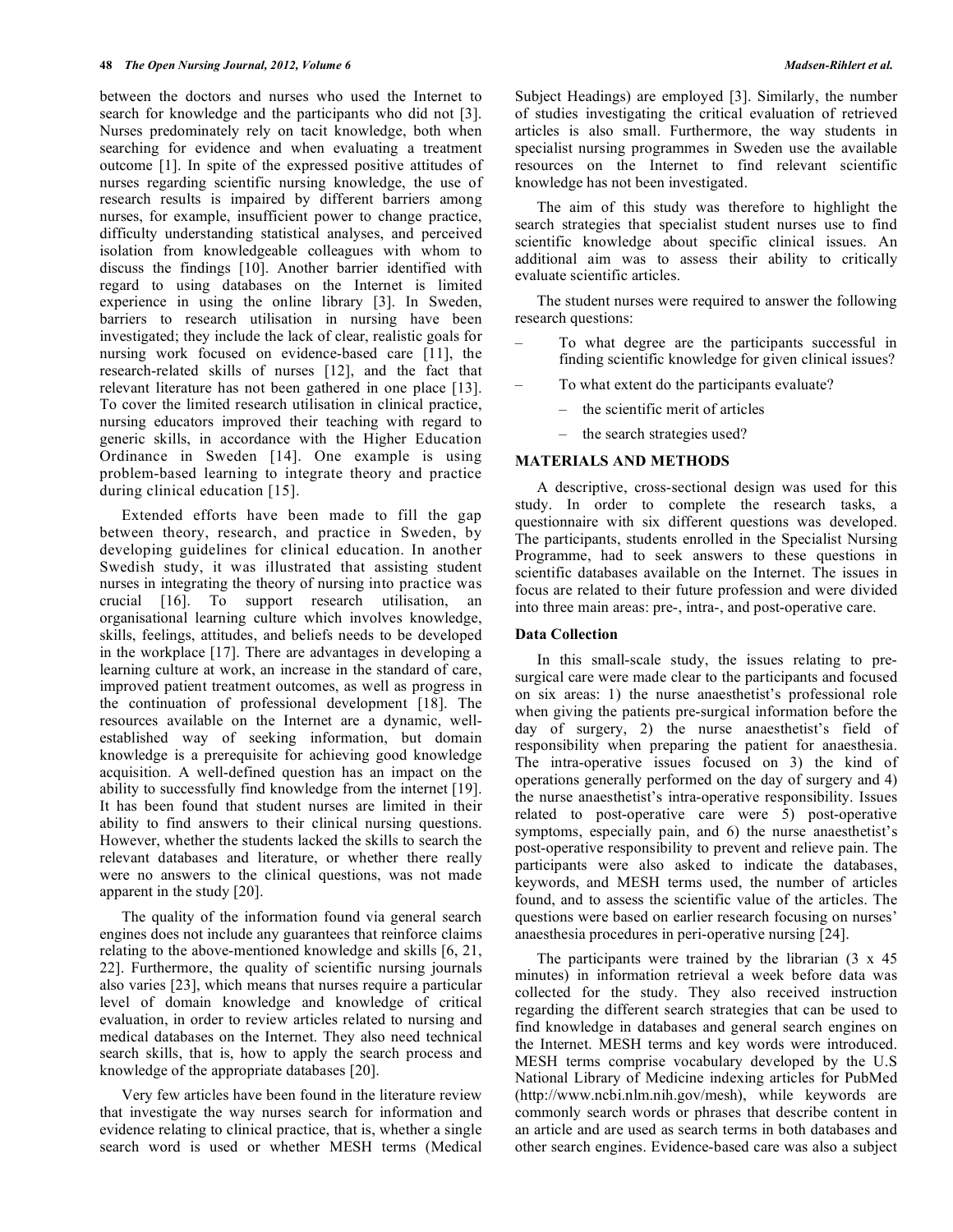the students had studied on the course before data collection. Each participant answered the questionnaire individually, without communicating with other participants or teachers. During the data collection, each one had access to a computer and the Internet, the library's available databases were on hand, and they had four hours to complete the questionnaire.

### **Participants**

 The participants, that is, the 16 students enrolled in a one-year Specialist Anaesthesia Nursing Programme, were all registered nurses with at least one year work experience. The study was conducted during the first term of the twoterm educational programme. All the participants gave their informed consent. In accordance with the Declaration of Helsinki [25], the students were informed about the purpose of the study and the confidentiality of the results. No ethical permission was sought, as Swedish legislation [26] does not require consent for this kind of research. Furthermore, each questionnaire was coded with a number to ensure confidentiality of the participants' identity. None of the students refrained from participating in the study, the result of which was not included in the course examination.

### **Data Analysis**

 The data was analysed using manifest content analysis [27, 28] and the content was subsequently quantified. The first step involved reading all the data to obtain a sense of the whole manifest content. This was followed by the content of the six issues in focus for the study and the additional questions being grouped into categories. A phase involving the condensation of the search words and MESH terms continued to elucidate the content. Inspired by Polit and Beck [27], the students were requested to judge the scientific value of the articles on the basis of the following questions: 1) Was the chosen method appropriate? 2) Was the selection of participants well described? 3) Was the analysis logical? All the data was entered into a computerised database and processed using the Statistical Package for the Social Sciences (SPSS version 18.0).

# **RESULTS**

 The sixteen participants responded to a various number of the six issues in focus (presented under method) and their answers were collated both in text and in three tables. Firstly, the response rates are presented in Table **1** and illustrate the number of participants who responded to the individual

questions, and whether they referred to one or more articles. The table also lists the databases that dominate the issues. The response rate to questions 1-6, the number of relevant articles found and the databases used are presented in Table **1**. The keywords and MESH terms used in the search process are indicated in Table **2**, while the critical analysis of the articles found is described in Table **3**. Finally, the number of students who completed the task is included in a summary.

 Table **1** reveals that the response rate gradually decreased from the first to the last question; being 8/16 for the last one. Similarly, the number of participants who did not answer the last question gradually increased to 71 of 96 possible answers for the last question. In addition, the number of articles found to support the findings that were requested gradually decreased in a similar way.

 The participants made a total of 74 searches and in the study their strategy was to use the CINAHL database for the searches. Consequently, CINAHL was used 56 times, PubMed 16 times, while Medline was employed on two occasions. Table **2** presents a list of the search terms, such as keywords and MESH terms, employed.

As Table **2** indicates, similarities in MESH terms and keywords were used as strategies to find scientific articles. Both MESH terms and keywords were used at the same time. Keywords were sometimes used more frequently than MESH terms, 67/54 respectively. Depending on the question, the search paths varied, but the dominant MESH term was *ambulatory surgery* and even the keyword "ambulatory surgery" was used in four of the six issues in focus.

 Table **3** shows that the critical evaluation of the articles found was not completed by all the participants. Several answers were missing. Half of the participants (8/16) answered all the questions. Nevertheless, the critical evaluation showed that a clear majority of participants considered that the articles were appropriate in terms of methodology, sampling, and analysis. The assessments of a few participants were critical of the findings. Only one participant answered "no" to the question of whether the method was appropriately described and three answered "no" to whether the participants were well described. Two participants were critical of the logical analysis.

 A summary of the number of participants who completed the whole task allocated reveals that eight of the 16 students succeeded.

**Table 1. Response Rate for Each Question, Number of Articles Found and Databases Used** 

| Question<br>Number | Response<br>Rate,<br>n | <b>One Article</b><br>Referred to,<br>n | <b>Two Articles</b><br>Referred to,<br>n | PubMed<br>Database Used, | <b>CINAHL</b><br>Database Used, | <b>MEDLINE</b><br>Database Used, |
|--------------------|------------------------|-----------------------------------------|------------------------------------------|--------------------------|---------------------------------|----------------------------------|
|                    | 16                     | 16                                      |                                          |                          |                                 |                                  |
|                    | 12                     |                                         |                                          |                          |                                 |                                  |
|                    | 14                     | 10                                      |                                          |                          |                                 |                                  |
|                    | 10                     |                                         |                                          |                          |                                 |                                  |
|                    | 11                     | 10                                      |                                          |                          | 10                              |                                  |
|                    |                        |                                         |                                          |                          |                                 |                                  |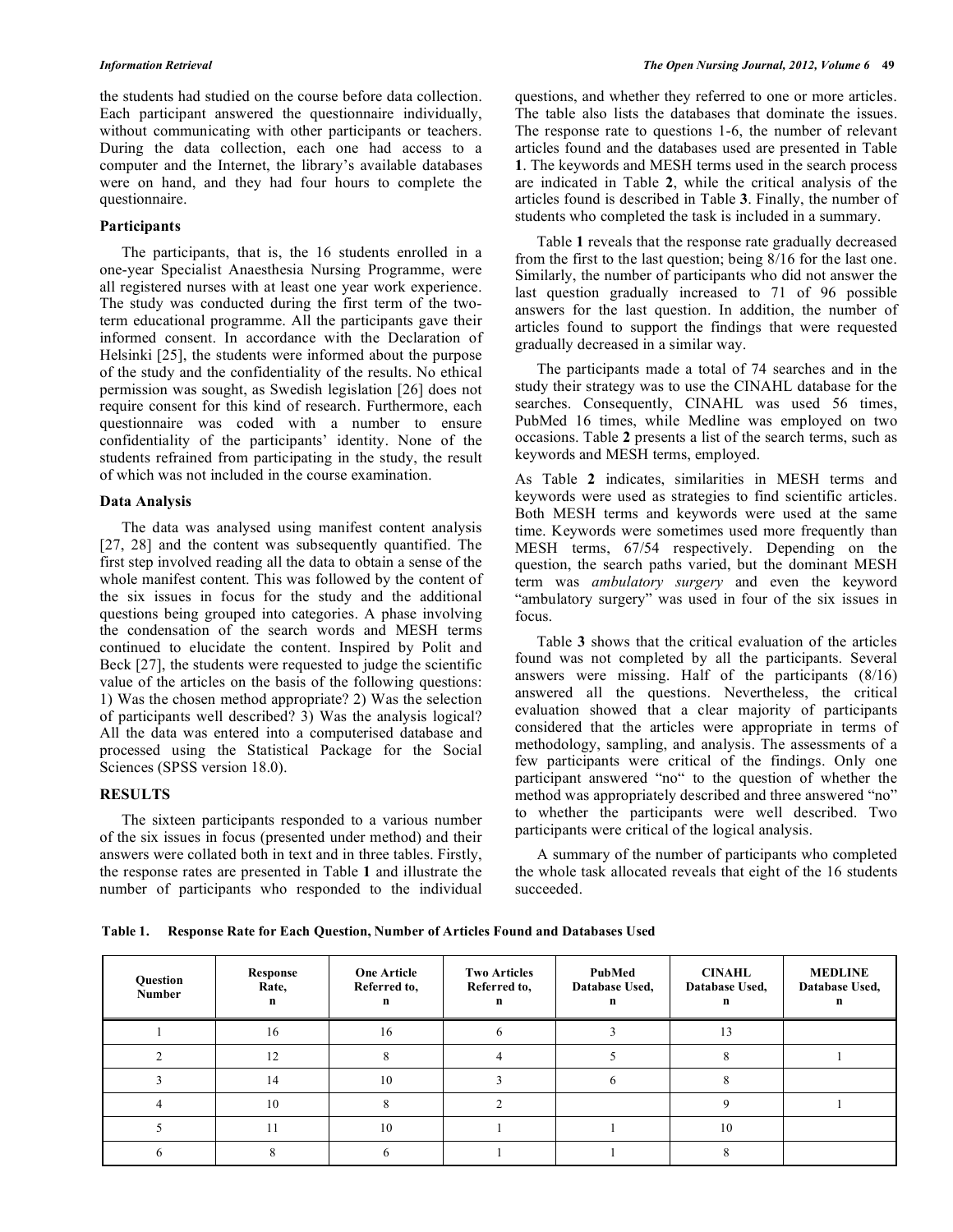| Table 2. | <b>Keywords and MESH Terms Used</b> |  |
|----------|-------------------------------------|--|
|          |                                     |  |

| <b>Issues Focused on</b> | <b>Ouestions Searched for</b>  | <b>MESH Terms Used (n, Issues Number)</b>                                                     | Keywords Used (n, Issues Number)                                                             |  |
|--------------------------|--------------------------------|-----------------------------------------------------------------------------------------------|----------------------------------------------------------------------------------------------|--|
| Pre-operative issue 1    | Nursing role                   | Ambulatory surgical/procedures (9)<br>Anaesthesia and analgesia (2)<br>Pre-operative care (5) | Ambulatory, day surgical (7)<br>Peri-operative care/information (7)                          |  |
| Pre-operative issue 2    | Nursing responsibility         | Anaesthesia nurse (3)<br>Analgesia (3) Ambulatory surgery (2)<br><i>Nurse's role</i> $(1)$    | Peri-operative care, (6)<br>Ambulatory surgical (4) Nurse anaesthetist<br>(5)                |  |
| Intra-operative issue 3  | Day surgery                    | Ambulatory surgery (8)<br>Nurse's role (4)<br>Day surgery (2)                                 | Day surgery $(5)$<br>Ambulatory surgery (7)                                                  |  |
| Intra-operative issue 4  | Intra-operative responsibility | Intra-operative nurse (5)<br>Intra-operative care (5)                                         | Nurse anaesthetist (4)<br>Intra-operative nurse (8)                                          |  |
| Post-operative issue 5   | Pain and symptoms              | Pain post-operative (1)<br>Symptoms experienced (1)                                           | Ambulatory surgery (4)<br>Post-operative pain (3)                                            |  |
| Post-operative issue 6   | Prevention and pain relief     | Nurse's role $(1)$<br>Ambulatory surgery procedure (1)<br>Post-operative pain $(1)$           | Nurse's role (2) Ambulatory surgery (1)<br>Post-operative pain (2)<br>Nurse anaesthetist (2) |  |

**Table 3. Evaluation of the Articles** 

| <b>Question Number</b> | Appropriate<br>Method, Yes/No | No Response, n | Participants well<br>Described, Yes/No | No Response, n | <b>Logical Analysis,</b><br>Yes/No | No Response, n |
|------------------------|-------------------------------|----------------|----------------------------------------|----------------|------------------------------------|----------------|
|                        | 14/1                          |                | 12/1                                   |                |                                    |                |
|                        | 10/0                          |                | 8/2                                    |                | 9/1                                |                |
|                        | 10                            |                | 10                                     |                | 10                                 |                |
|                        |                               |                |                                        |                |                                    |                |
|                        |                               |                |                                        |                | 4/1                                |                |
|                        |                               | 10             |                                        | 10             |                                    | 10             |

### **DISCUSSION**

 The results show a progressive decrease in the responses to the questions, which may be due to many reasons. One could be the time factor, as four hours was allocated for answering the questions. This time limit was estimated by the authors and determined as being sufficient. Based on the response rate, it could be discussed whether more time should have been allotted to allow all the participants to complete the task or whether the specialist nursing students' lack of experience in searching for scientific articles was the reason for the low completion rate. It is surprising that the students' newly completed training in searching for scientific articles did not improve the findings to a greater extent.

 In this study, there were six well-delineated questions, based on the fact that Portney and Watkins [19] emphasise the importance of limiting issues as a means of guiding participants. This may also have influenced the students in the sense that peri-operative care is a new area for which they may not have the required domain knowledge necessary for finding the appropriate keywords [22]. However, the fact that all the participants had a three-year university nursing education which included training in searching for scientific articles argues against this hypothesis. In addition, all the

participants have worked as nurses, which mean they should be familiar with searching for scientific articles. Nevertheless, previous studies have shown that clinically active nurses reveal a lack of time and experience with regard to searching for scientific knowledge [29]. Instead, nurses prefer to work as they were taught during training. Any corresponding results for Swedish conditions have not been found. However, the results of the study, which reveal weaknesses in the participants' skills in terms of information retrieval, can be interpreted as an indication that the corresponding conditions also apply in Sweden [12, 13]. On the other hand, results indicate that doctors rapidly obtain information by making more extensive use of the Internet [9]. It is possible that there are deficiencies in the education content/structure with regard to giving aspiring nurses the tools to search for knowledge. This could, in turn, indicate a need to intensify training in information retrieval in nursing education. There is a pre-existing perception that specialist students have the skills needed to seek strategies for scientific knowledge. Nevertheless, previous studies show that these skills vary widely and that the age of students could have an impact [30], even if availability and use of the Internet has increased dramatically since 1990 [2]. This study demonstrates that registered nurses participating in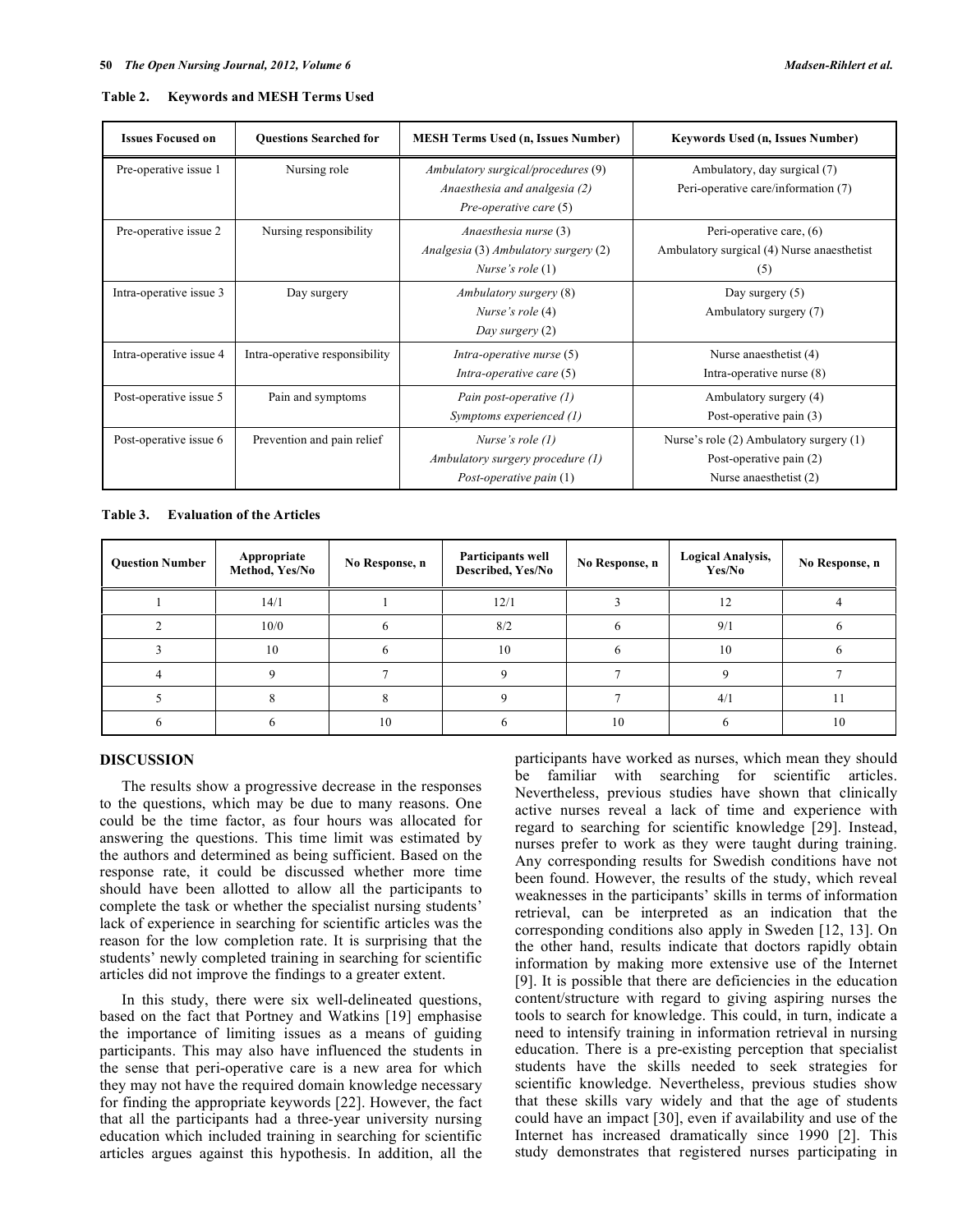specialist education have not fully internalised this technology. The study shows that most of the participants answered questions with the support of only one article, while only a few referred to a maximum of two articles. The time factor may have played a crucial role regarding the number of articles found to ensure a reliable answer to the question. On the other hand, nurses in their everyday work can hardly be expected to have more time to search for information, which raises a question about the kind of validated evidence on which the care is based.

 The databases most frequently used were (mainly) CINAHL and to some extent PubMed. The dominance of these databases may be due to the training in information retrieval that was given prior to the implementation of the study, which emphasises search strategies in the CINAHL and PubMed databases. However, these databases are also extremely relevant with regard to finding answers to questions and are frequently used by professionals in the health care sector when they search for information. One participant used the Medline database, which can perhaps be explained by that person's past experience in using this database. Since the participants mostly used CINAHL and PubMed, it may guarantee that they have learned to employ secure sources on which to base their practice. However, there are other search strategies, such as Google and Google Scholar, which can provide information. None of the participants used these general sources, which may be due to the fact that they require more knowledge in order to critically evaluate the scientific value.

 Large individual variations, as well as similarities, in the use of MESH terms were revealed, which may be explained by the issue in focus and by the participants' ability to search for information. English keywords were clearly dominant. The questions focused on issues related to patients undergoing surgery. *Ambulatory surgery* was the MESH term used most frequently in questions 1-3 and 6. One explanation for the variation in the search words could be that the Swedish term "day surgery" has several international counterparts, such as day surgery, day care surgery, ambulatory surgery, office-based surgery, and outpatient procedure [29]. The results show that, to some extent, the participants had the ability to customise the keywords to match the question and delimit the area of inquiry. Question number 4 focused on the anaesthesia nurses, with regard to their responsibilities, and the MESH term *nurse anaesthetist* dominated, which resulted in only 10/16 participants answering the question. Perhaps the most appropriate MESH term was not used. In the search for support relating to a patient's post-operative pain, keywords such as postoperative pain and nurse's role were used, resulting in 9/16 not answering the question.

 When there is insufficient domain-specific knowledge, it can be useful to initially "Google" for information about one diagnosis to provide the foundation for subject-specific search terms that can facilitate further inquiries in specific databases [9]. The study result did not provide any indication that the participants took advantage of this alternative strategy.

 EBP is the core of care and medicine and focuses on the Swedish description of the skills of anaesthesia nurses, and

the description of skills for registered nurses with a graduate diploma in specialist nursing specifies this anaesthesia care [31]. It is surprising that the participants did not critically evaluate the scientific value of the articles. Gerjets and Hellenthal-Schorr [32] show that the query being investigated must be sufficiently well defined to be answered and the reader must have the necessary knowledge in order to examine the result critically. To assess whether the participants' knowledge enabled them to interpret the scientific value of the articles they found, they were required to evaluate the method used for each article, the sample selection, and whether the analysis was logical. The internal response rate was extremely low and most of the respondents that answered the questions evaluated the articles as scientifically well written. In all, only six assessments of the scientific value of the articles found regarded them as nonoptimal. This could be due to the participants not having the necessary competence to methodologically evaluate the scientific relevance, as described by [23] who argued for the improbability of all the articles being optimal in scientific terms. Based on this result, it is obvious that the assessment of the scientific value was not optimal in this study.

### **Limitations**

 This study had several limitations. Firstly, the population was small and therefore we cannot make any generalisation of the study. In addition, we did not know the extent to which the participants were experienced in searching for scientific knowledge. The participants had just begun to study a new topic about which they were asked to search for information. Consequently, their knowledge with regard to defining the subject could have been limited. All of these factors may have affected the result. Otherwise, they had all recently participated in a course on data-based search procedures and since they were registered nurses they should also have been accustomed to searching for scientific knowledge. The relevance of the content of the articles in relation to the six questions has not been evaluated in this study.

### **Implications for Improvements in Education**

 The results underline the necessity for the education of Swedish specialist student nurses to intensify the training in search strategies and critical evaluation of the results found. A critical approach to routines in clinical practice must be internalised.

# **CONCLUSION**

 This study shows that most of the participants did not optimally complete the required task, despite recent training in how to find scientific knowledge and despite the fact that the participants were registered nurses. The CINAHL and PubMed databases were primarily used to search for the issues in question. Furthermore, the keywords differed between individuals and were used more frequently than MESH terms, and the critical evaluation of the scientific value of the articles was not optimal. In conclusion, further research is needed to understand how education of the specialist nursing students should be performed to optimise their search strategies and critical evaluation of scientific articles.